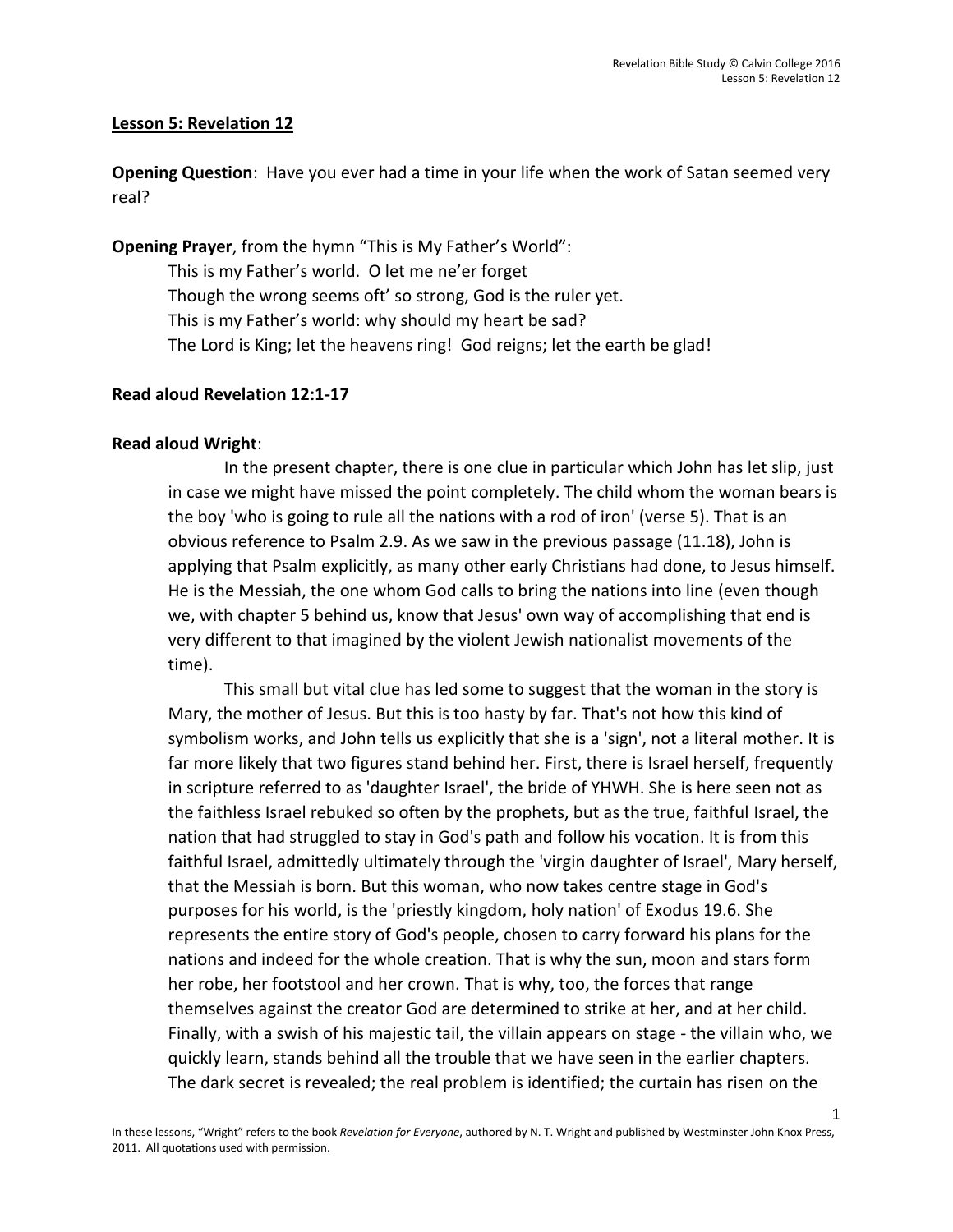drama-within-the-drama, the central action which forms, now, the central scene in the whole book. The woman and her child are carrying the purposes of God for the world. The dragon is doing his best to snuff out those purposes before they can get under way. With the unveiling of the gospel of the lion-lamb there goes, as well, the unveiling of the ultimate mystery of evil. The second image behind the woman in this passage may well be Eve, the original mother of all human life. It is Eve, after all, who is told that her 'seed' will crush the serpent's head (Genesis 3.15). The two identities go together. If the woman is 'Israel', she is for that reason the one in whom God's purposes for humanity are to be realized. And that purpose includes, as a central and necessary part of the agenda, the crushing of the ultimate power of evil. The destroyer is to be destroyed (107-108).

The stage is set. The Woman will be with us, in one way or another, right through to the end of the book, though there will be another Woman, a horrible caricature of this one, who will occupy plenty of attention along the way. The Dragon, too, will be with us much of the way, and part of the whole point of chapters 12-20 is to enable the church for whom John is writing to understand how he operates and how, therefore, his power must be overthrown. The church needs to know that its present struggles and sufferings are not a sign that God has gone to sleep on the job. They are the sign that a great, cosmic drama is being staged, in which they are being given a vital though terrible role to play (109).

Once again John is positioning his hearers on the map of the great cosmic drama. They are to know, and celebrate, the great victory which has already been won: 'the accuser' has no place any more in heaven, because the death of Jesus (who claimed in Luke 10.18 that he had seen the satan fall like lightning from heaven) has nullified the charges which the celestial Director of Prosecutions would otherwise bring. But he will do his best, in the time remaining, to attack the woman who has fled to the wilderness, even though, as in Exodus 19.4, God has given her eagles' wings so that she could fly away. What follows only just avoids descending into a comic-strip cosmic car chase. The dragon spits out a jet of water like a river to carry the woman off; the earth opens its mouth to swallow up the river; the woman escapes; and the dragon, angry, turns his attention elsewhere - precisely to the woman's 'children', further defined as 'those who keep God's commands and the testimony of Jesus'. In other words, once again, you too (John is saying to his readers) are part of this drama. Don't be surprised that the dragon is out to get you, with more of his foul but powerful accusations, spat out like a flood. Trust that the God of creation will look after you. (It's fascinating that it is the *earth* that comes to the woman's rescue; creation itself is shown to be on the side of God and his people, rather than working alongside the dragon.) You must expect, though, that more is to come: more persecution, more attacks, more false accusations. 'Woe to the earth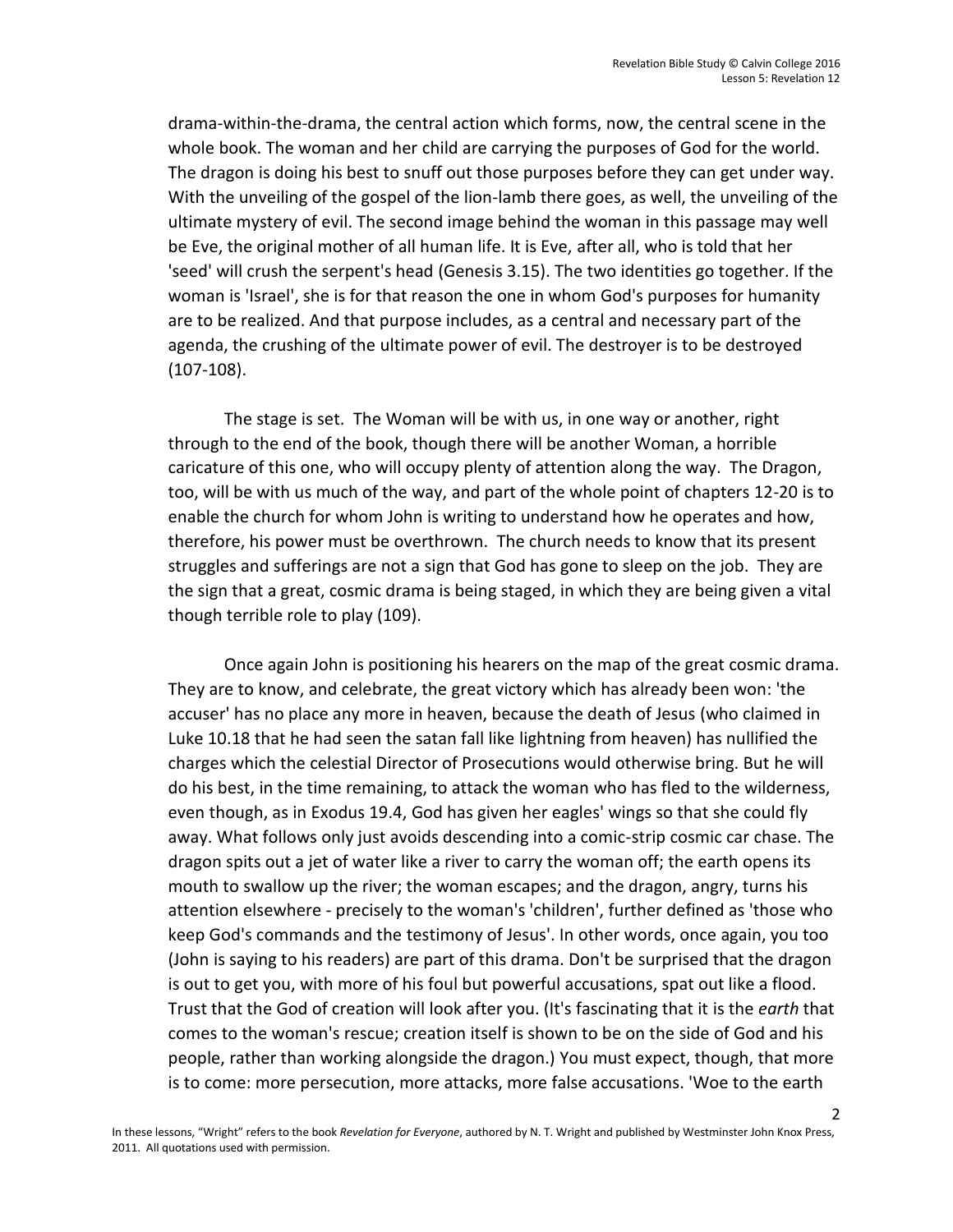and the sea' (verse 12) 'because the devil has come down to you in great anger, knowing that he only has a short time.' The decisive battle has been won, and the devil knows it; but his basic nature of 'accuser' is now driving him, more and more frantically, to the attack, to accuse where it's justified and where it isn't, to drag down, to slander, to vilify, to deny the truth of what the creator God and his son, the lamb, have accomplished and are accomplishing. This is the ongoing battle in which all Christians are engaged, whether they know it or not. The picture John has sketched in this chapter, to encourage and warn his readers and all those who, even today, read his book, is just the opening scene. More is to come. The dragon ends up standing on the sand beside the sea. And the sea, as all ancient Jews knew, was the dark place out of which monsters might emerge (112-113).

## **Leader: read aloud Revelation 12:17.**

## **Optional Discussion Questions**

- 1. Where do you see the Christian church under attack around the world today?
- 2. How does this affect how we pray? How often do we hear and offer prayers for the Church around the world in public worship?
- 3. Do you think the Church is under new threats in the  $21^{st}$  century, or do you think there is nothing new under the sun and the people of God have always been vulnerable?
- 4. How do we see "the dragon" making war with those who keep the commandments and holding to the testimony of Jesus?
- 5. How do you experience this in your own life?

**Closing Prayer:** The dragon seeks us out, O God, longing to accuse and destroy. It is his voice that tells us that we are unworthy of love, that we will never amount to anything, and that we are not good enough. Silence him, mighty God, and remind us that the dragon is already defeated because of the blood of the Lamb. Remind us that we are precious and holy in your sight, forgiven of all our sins, and given new life in Jesus. Speak loudly to us, so that the voice of the accuser will be drowned out by the voice of Truth. We ask this through Jesus, the Lamb of God. Amen.